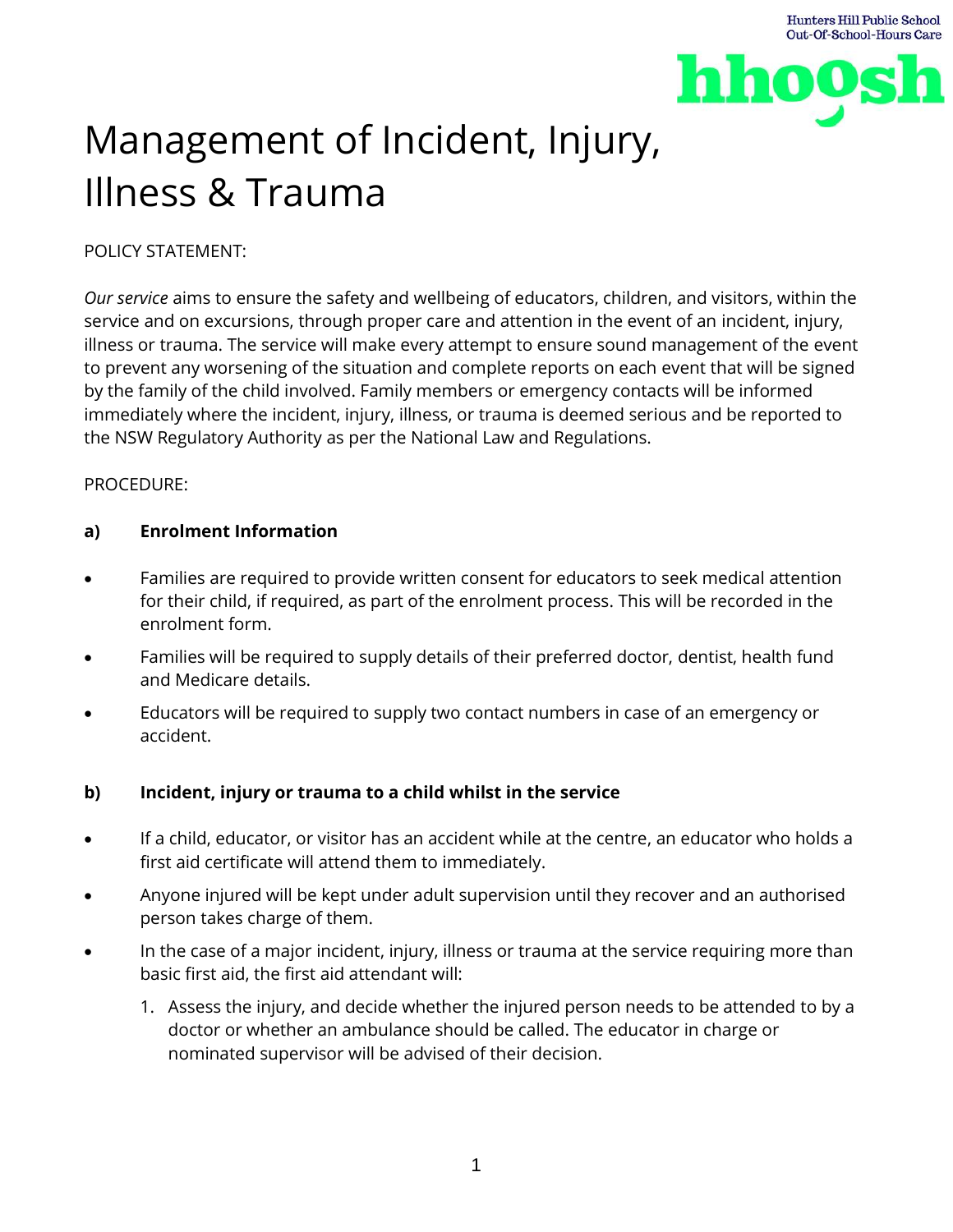

- 2. If the injury is serious, the first priority is to get immediate medical attention. Families or emergency contacts should be notified straight away where possible. If not possible, there should be no delay in organising proper medical treatment.
- 3. Attend to the injured person and apply first aid as required.
- 4. Educators will ensure that disposable gloves are used with any contact with blood or bodily fluids as per the infectious disease policy.
- 5. Educators will stay with child until suitable help arrives, or further treatment taken.
- 6. The educators will try to make the child comfortable and reassure them that they will be ok and that their families have been called.
- 7. If an ambulance is required and the child is taken to hospital, an educator will accompany the child and take the child's medical records with them.
- 8. Complete a centre accident report and a serious incident report for the regulatory authority.

Another educator will:

- 1. Notify family or emergency contact person immediately regarding what happened and the action that is being taken including clear directions of where the child is being taken (e.g. hospital). Every effort must be made not to cause panic and to provide minimal detail regarding the extent of the injuries
- 2. Ensure that all blood or bodily fluids are cleaned up in a safe manner.
- 3. Ensure that anyone who has come in contact with any blood of fluids washes their hands in warm soapy water.
- 4. Try to reassure the other children and keep them calm, keeping them informed about what is happening, and away from the child.
- Accidents which result in serious incident, injury, illness and trauma (including death) to a child must be reported to:
	- $\checkmark$  The ambulance service
	- $\checkmark$  The police
	- $\checkmark$  Family or emergency contact person
	- $\checkmark$  Regulatory Authority
- The centre will notify the family or emergency contact person that a serious incident has happened and advise them to contact the relevant medical agency. Only a qualified medical practitioner can declare a person is deceased, therefore educators should ensure the parents are only advised that the injury is serious and refer them to the medical agency (i.e. hospital) where the child has been taken.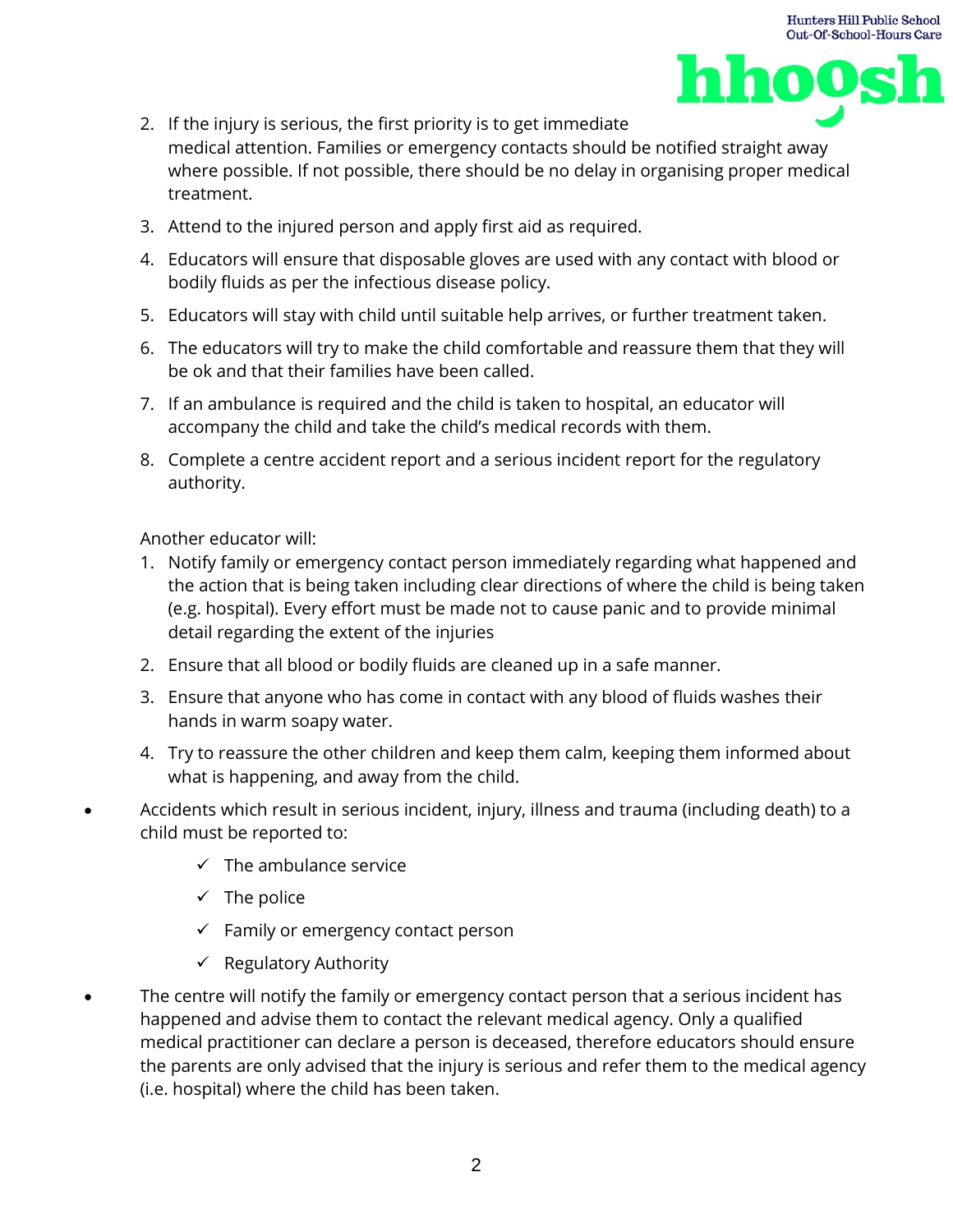

- This information should be provided in a calm and extremely sensitive manner.
- The site of the accident should not be cleared or any blood or fluids cleaned up until after approval from the Police.
- All other children should be removed away from the scene and if necessary parents contacted for early collection of children. The children should be reassured and notified only that a serious incident has occurred.

# **c) Death or Serious Injury to a child or educator out of hours**

- Educators in the service must be prepared to handle all incidents in a professional and sensitive manner. In the event of tragic circumstances such as the death of a child or educator, the educators will follow guidelines as set out below to minimise trauma to the remaining educators and children in the service.
- In the event of the death occurring out of service hours, a clear emergency procedure will be maintained for the other children at the service.
- If a child is the deceased, the Coordinator/Nominated Supervisor should make contact with the child's school to liaise with them regarding the school's response to the event.
- The Nominated Supervisor should also contact the NSW Regulatory Authority as soon as possible and within 24 hours to report the incident. The school and Network of Community Activities should be contacted to seek additional support, resources or advice.

# **d) Reporting of Serious Incident, Injury and Trauma**

- All serious incidents, injury, illness or trauma will be recorded within 24 hours of the event occurring. The child's family or emergency contact must be notified of any accident or injury that has occurred to the child as soon as possible and no later than 24 hours after the event.
- The Nominated Supervisor is responsible for ensuring that, in the event of a serious incident, the regulatory authority is advised as well as the Approved Provider (e.g. Management Committee).
- It may not be until sometime after the incident that it becomes apparent that an incident was serious. If that occurs, the Nominated Supervisor must notify the regulatory authority within 24 hours of becoming aware that the incident was serious.

# **e) How to decide if an injury, trauma or illness is a 'serious incident'?**

If the advice of a medical practitioner was sought or the child attended hospital about the incident, injury, trauma or illness, then the incident is considered 'serious' and the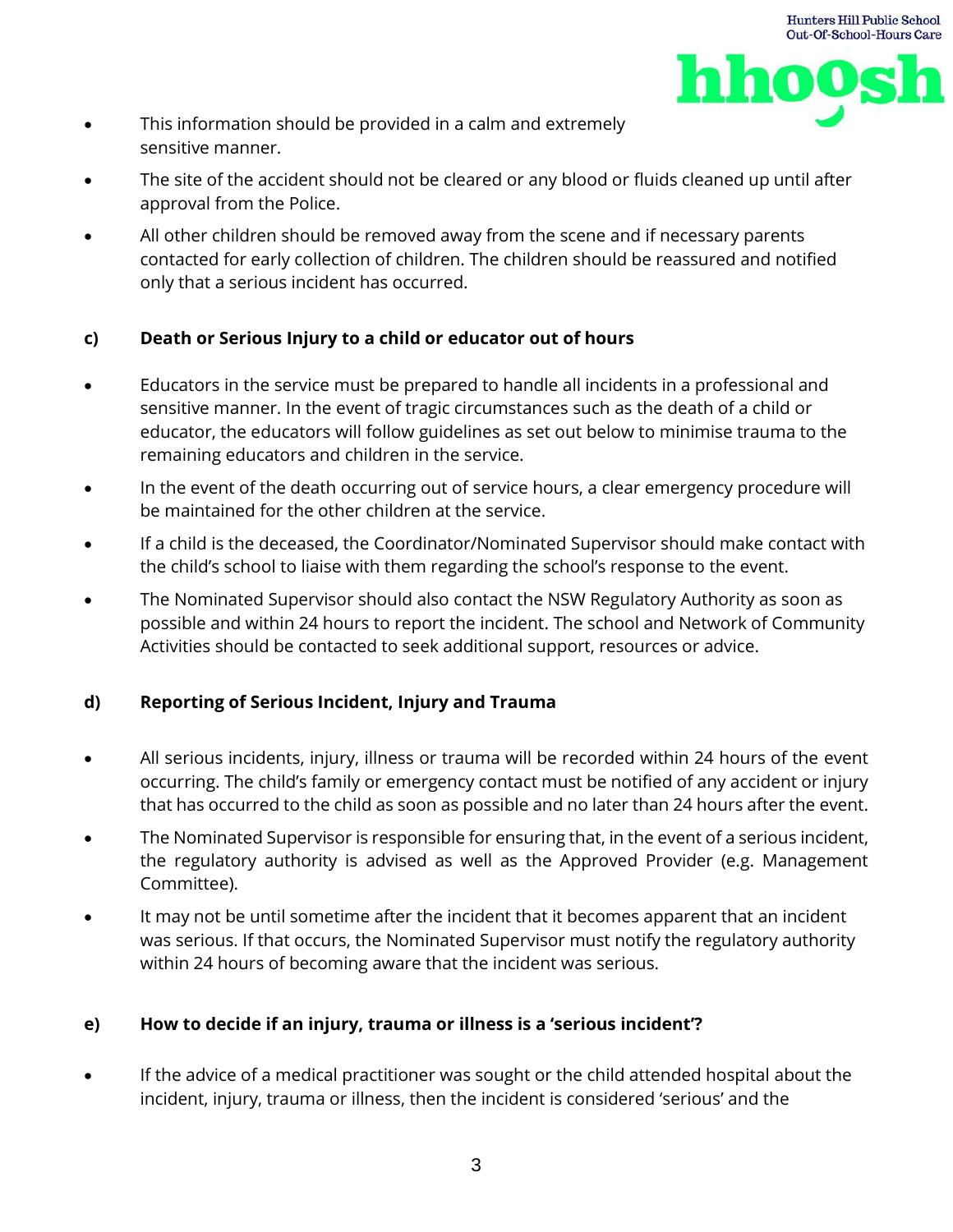

regulatory authority must be notified.

• An incident, injury, trauma, or illness will be regarded by the service as a 'serious incident' if more than basic first aid was needed to manage the incident, injury, trauma or illness and medical attention was sought for the child, or should have been sought, including attendance at hospital or medical facility for further treatment.

## **f) Illness**

- Families are advised upon enrolment and in regular reminders not to bring sick children to the service and to arrange prompt collection of children who are unwell. The care needs of a sick child are difficult to meet without dramatically reducing the general level of supervision of the other children, or risking other children's health.
- Where a child takes ill at the service, all care and consideration will be given to comfort the child and minimise the risk of cross infection until the child is collected by the family/emergency contact.
- A child or adult will be considered sick if he/she:
	- Sleeps at unusual times, is lethargic;
	- Has a fever over  $38^{\circ}$ ;
	- Is crying constantly from discomfort;
	- Vomits or has diarrhoea;
	- Needs constant one to one care; and
	- Has symptoms of an infectious disease.
- If a child is unwell at home, the family is not permitted to bring the child to the service. Children who appear unwell when being signed in by their parent/ guardian will not be permitted to be left at the service.
- If a child becomes ill whilst at the service, the parents will be contacted to take the child home. Where the family is unavailable, emergency contacts will be called to ensure the child is removed from the service promptly.
- The child who is ill will be comforted, cared for and placed in a quiet isolated area with adult supervision until the child's family or other authorised adult takes them home.
- During a fever, natural methods will be employed to bring the child's temperature down until the family arrives or help is sought. Such methods include removing clothing as required, clear fluids given, tepid sponges administered.
- If a child's temperature is very high, cannot be brought down and their family cannot be contacted, the child's enrolment record will be checked for permission to give paracetamol. If the situation becomes serious, the child will be taken to the doctor or an ambulance called.